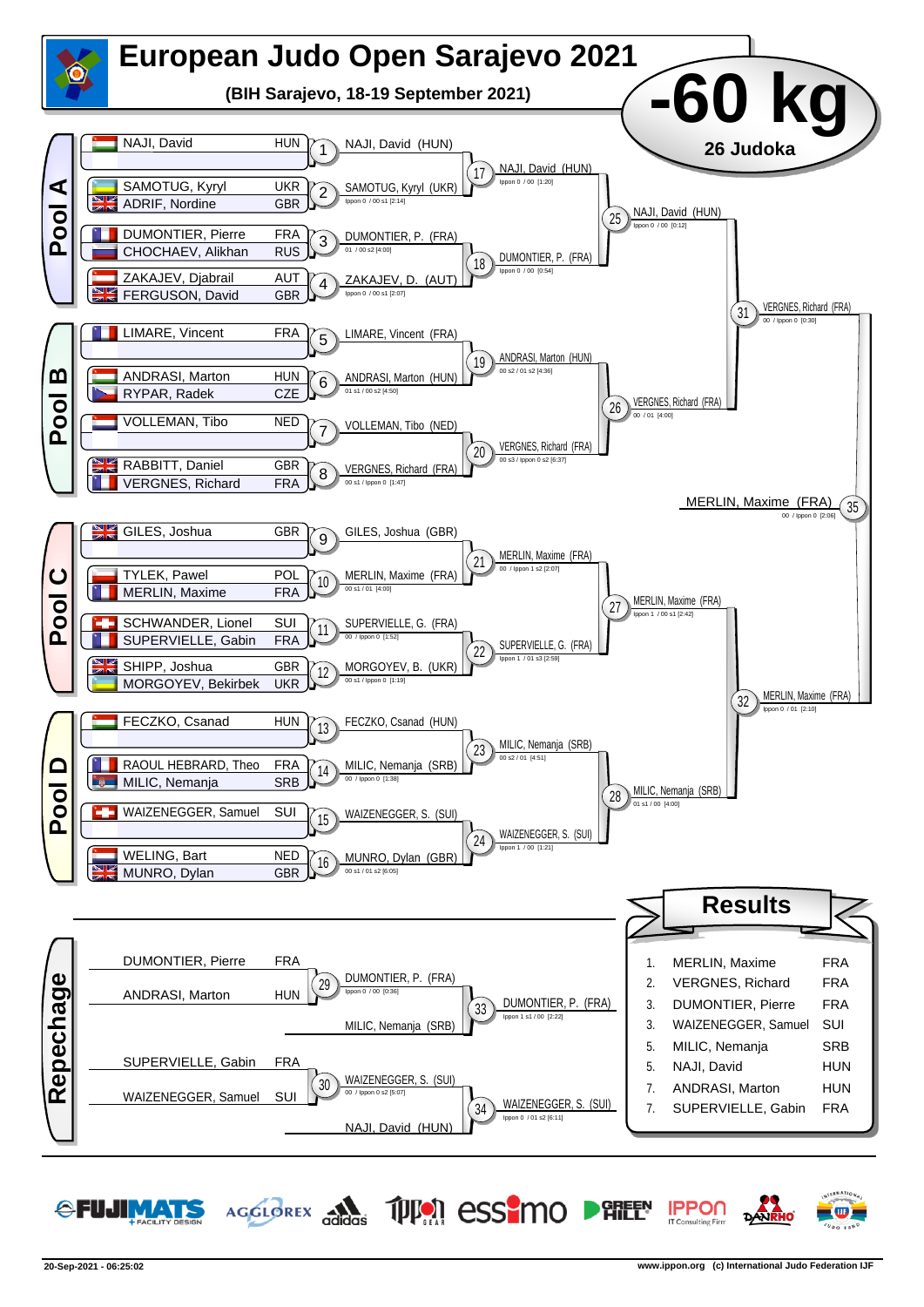

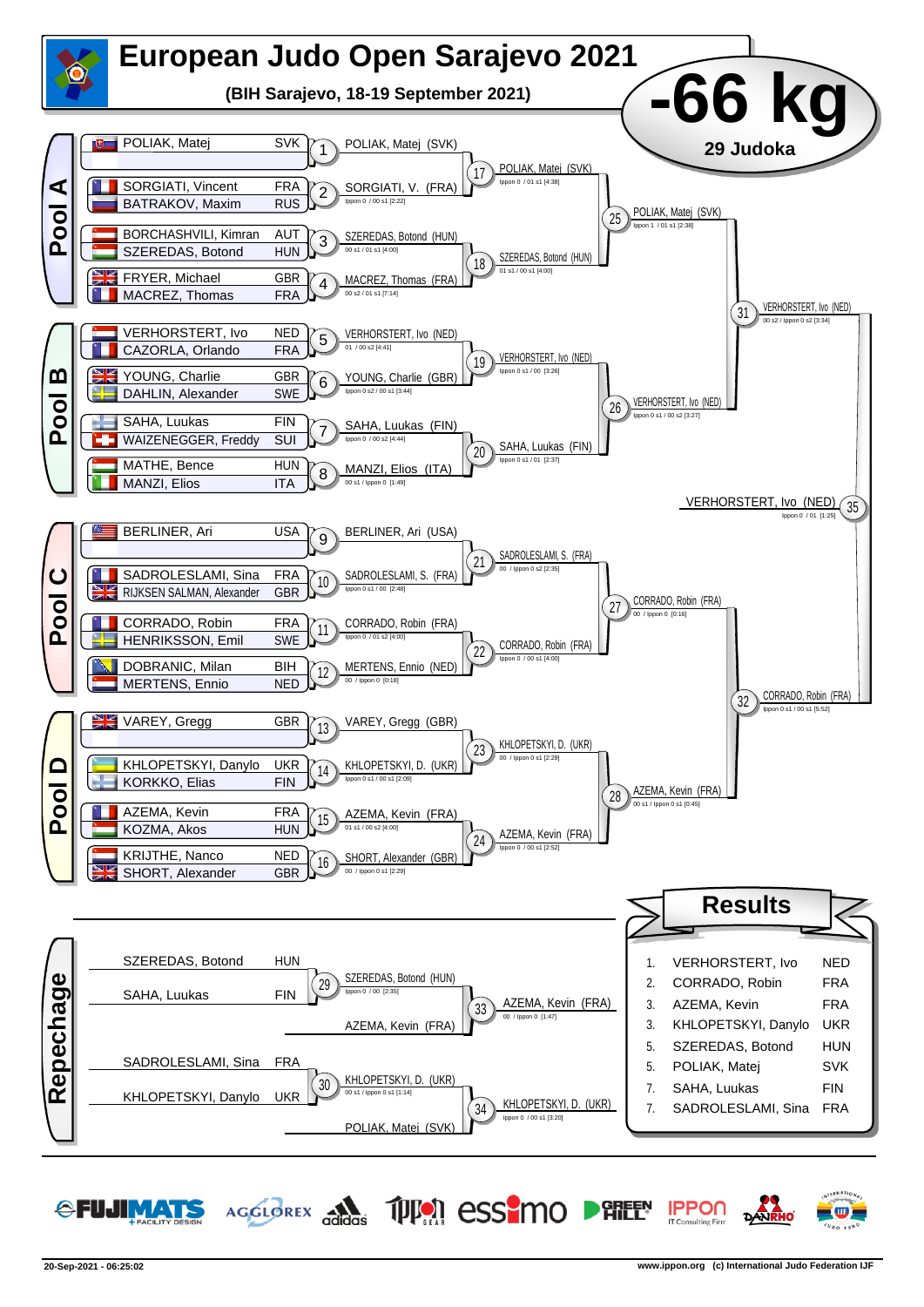

**<sup>20-</sup>Sep-2021 - 06:25:02 www.ippon.org (c) International Judo Federation IJF**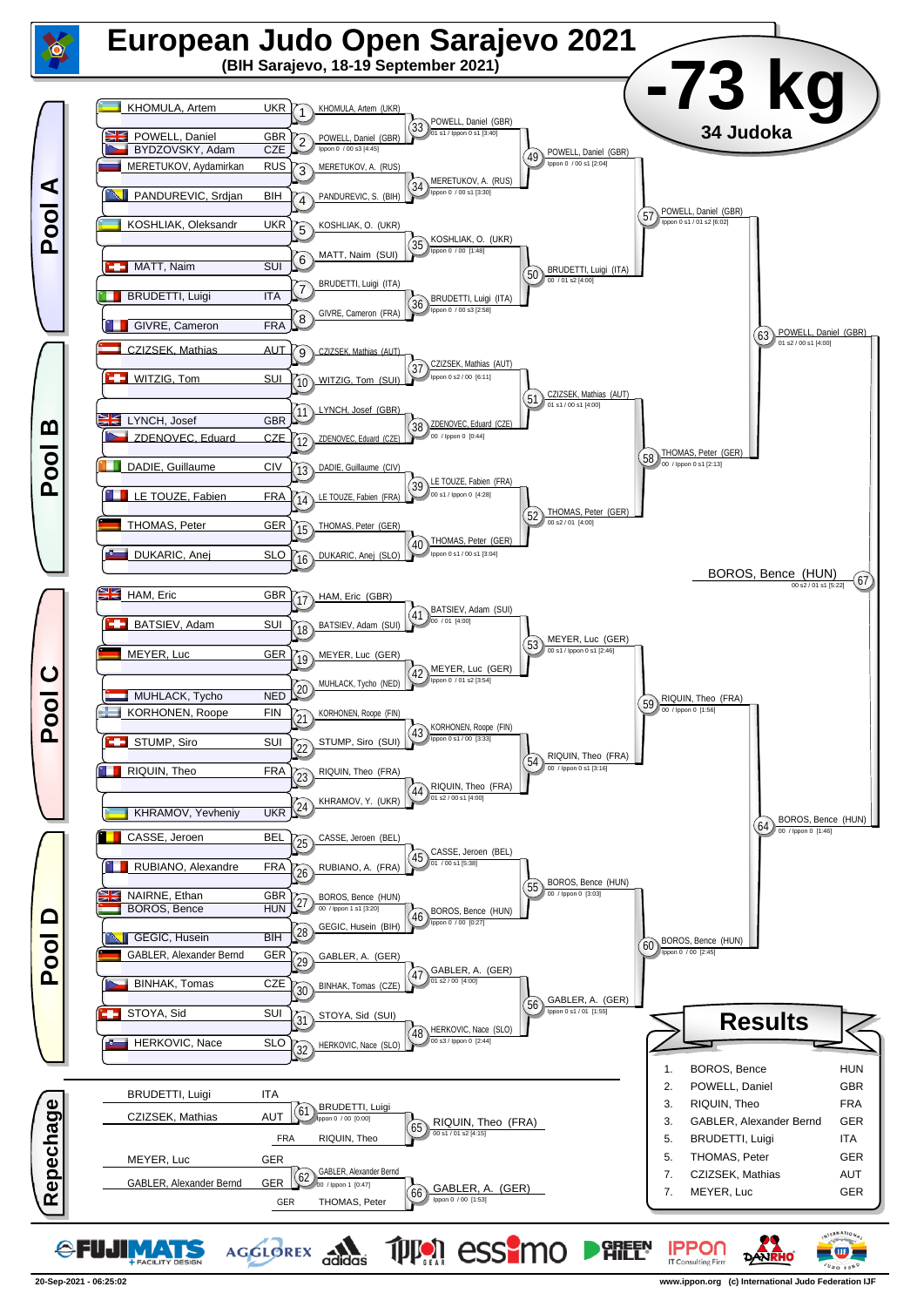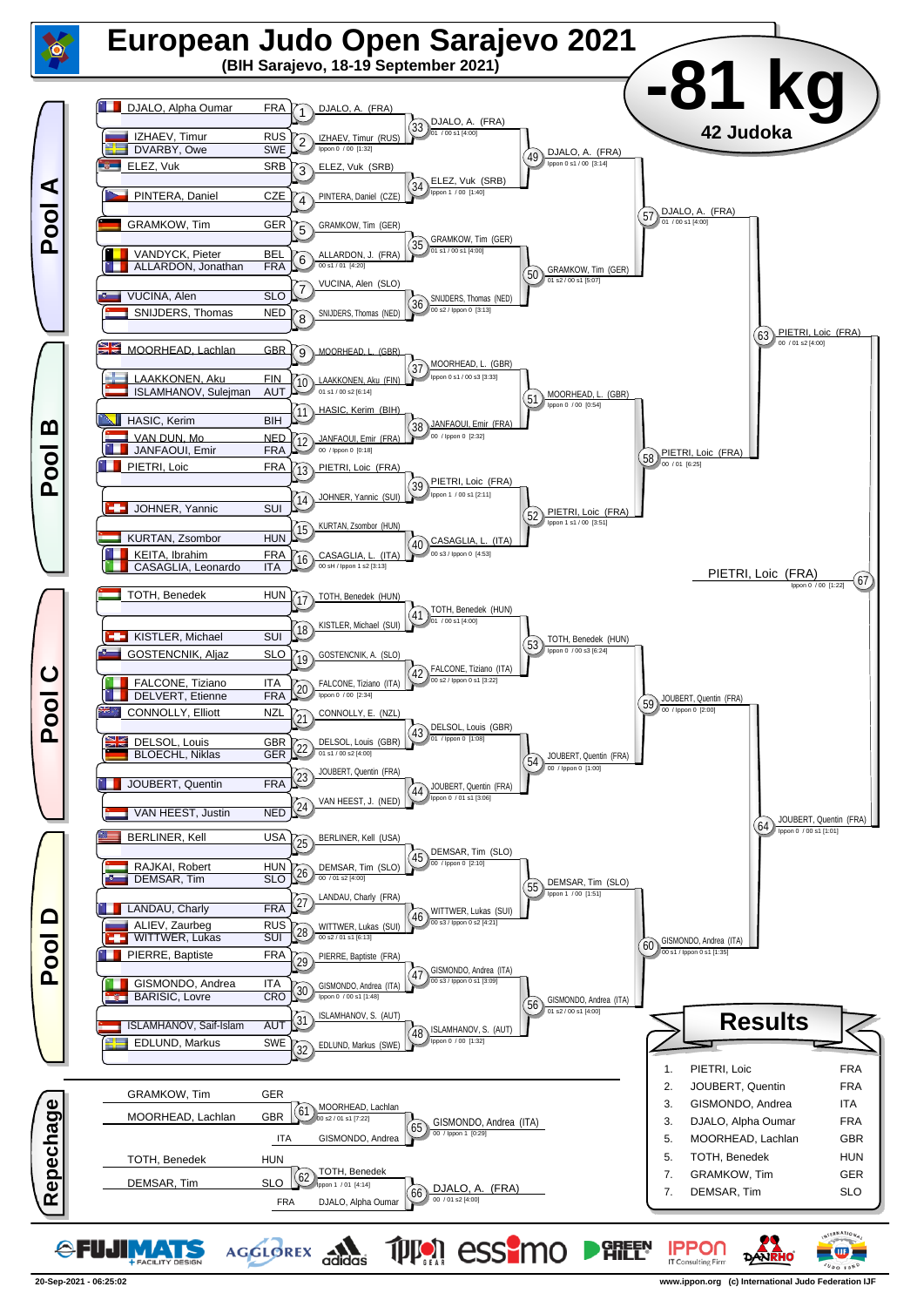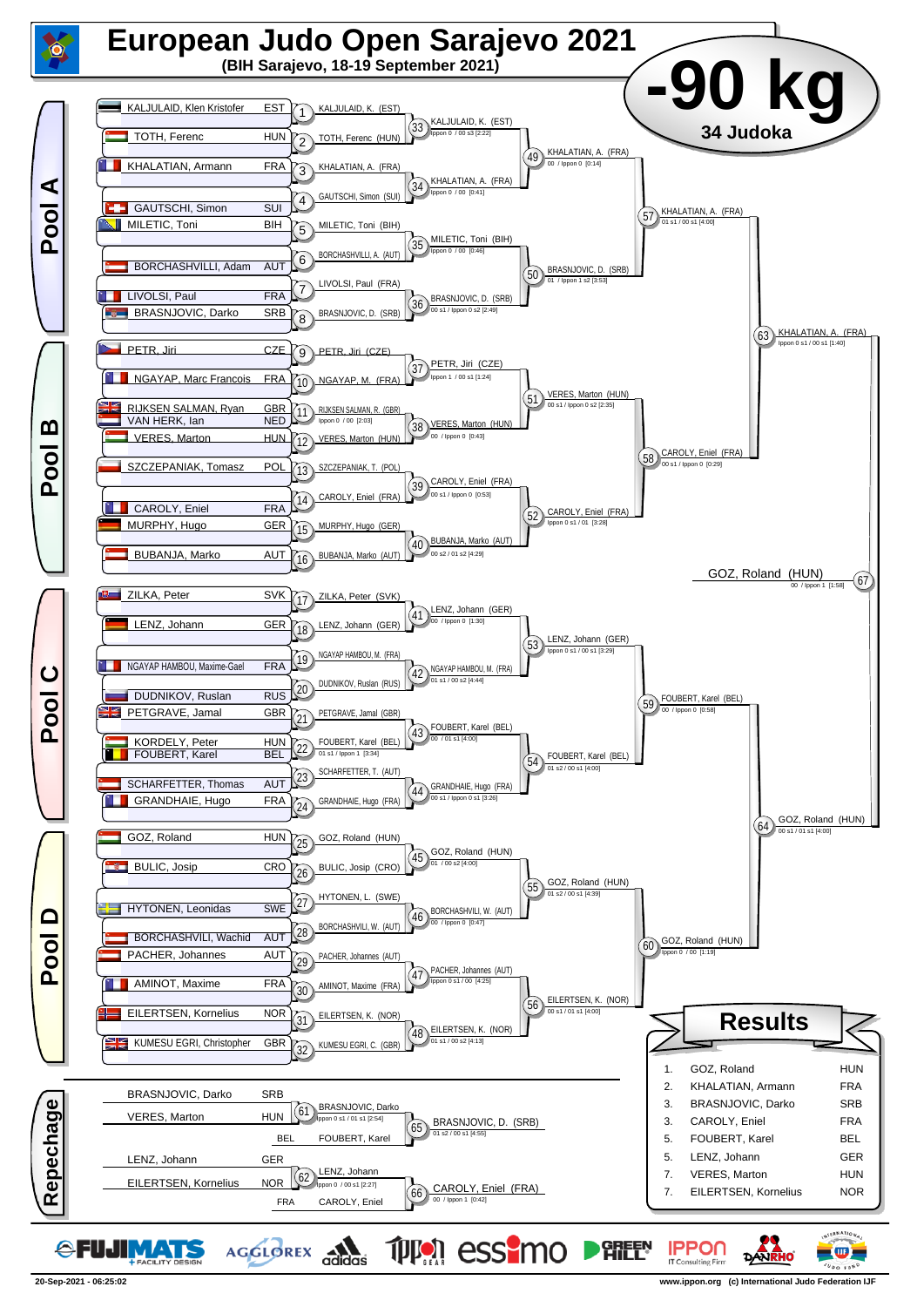